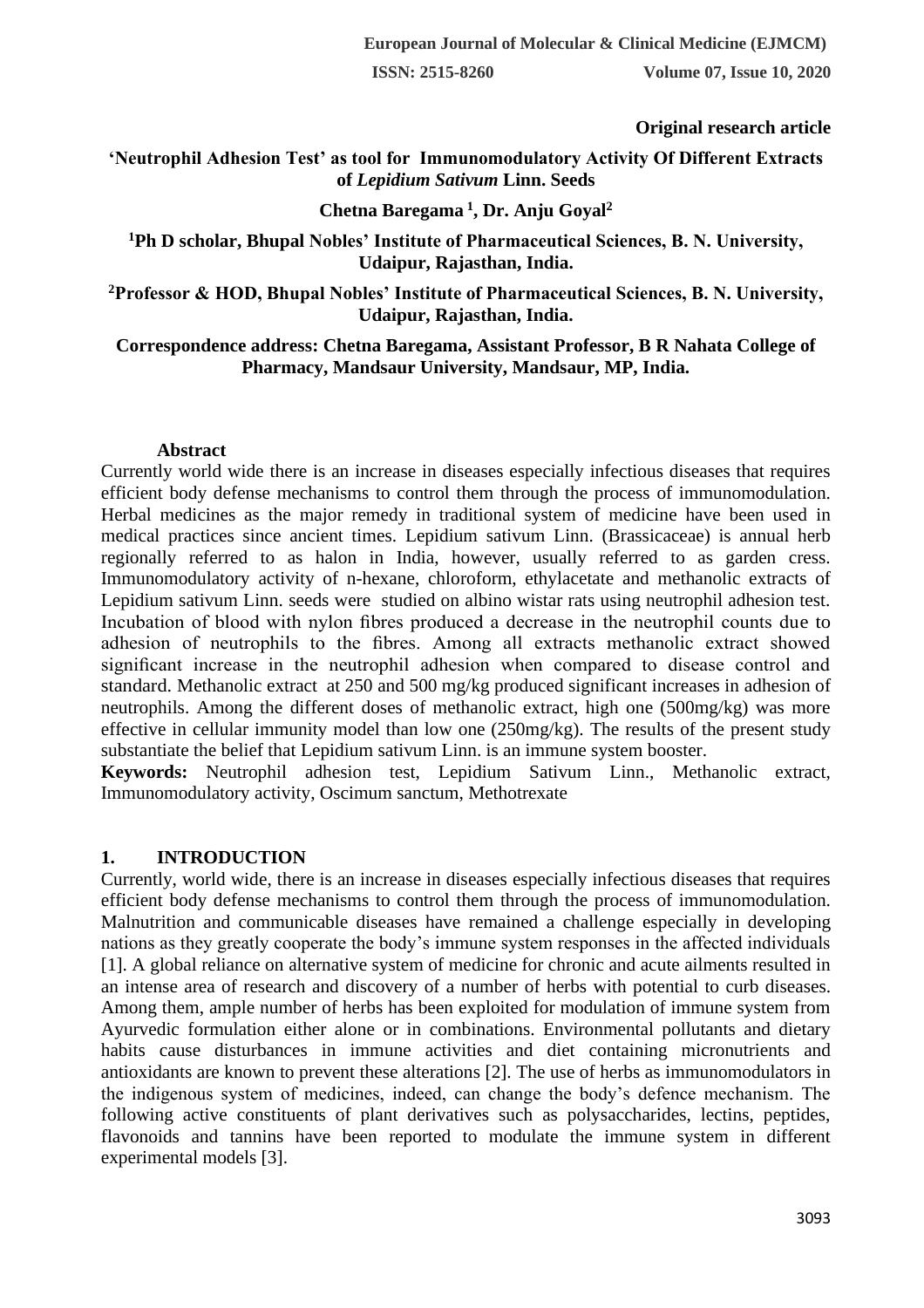**ISSN: 2515-8260 Volume 07, Issue 10, 2020**

*Lepidium sativum* Linn. (Brassicaceae) is annual herb regionally referred to as halon in India, however, usually referred to as garden cress. *L. sativum* is a fast growing edible plant. Seeds, roots, and leaves of garden cress have economic importance; however, the crop is especially cultivated for seeds. It is a therapeutic vital herb in India [4]. The potential therapeutic properties of *Lepidium sativum* Linn. are wide-ranging and include treatment and prevention of airways disorders, gastrointestinal treatment, menstruation cycle regulation, iron deficiency treatment, inflammation cardiovascular disease, diabetes [5]. The medicinal value of a plant is due to the existence of some special substances like alkaloids, glycosides, resins, volatile oils, tannins and gums, flavonoids etc. The active principles usually remain concentrated in the storage organs of the plants [6]. Therefore, the chemical profile indicates *Lepidium sativum* Linn as good sources of immunomodulatory agents.It is widely used as indigenous traditional medicine for variety of disorders including immunodeficiencies [7]. However, till date no scientific evaluations are conducted for confirming its role as immunostimulant. Thus, this study was designed to study the immunomodulatory activity of different extracts of *Lepidium sativum* Linn seeds in experimental models of cellular immunity in animals.

## **2. MATERIALS AND METHODS**

### **2.1 Experimental animals**

Disease-free Wistar albino rats of either sex aged between 6 and 8 weeks were randomized into eleven experimental groups. Albino Wistar rats weighing between 180–220 g were used. All animals were housed at well ventilated animal house. The rats were procured from Central Animal House, B R Nahata College of Pharmacy, Mandsaur (M.P.). The animals had free access to standard food pellets. Bedding material was removed and replaced with fresh paddy husk as often as necessary to keep animals clean and dry. Animals were maintained under standard conditions in an animal house approved by the Committee for Purpose of Control and Supervision on Experiments on Animals (CPCSEA). The experimental protocol was approved by Institutional Animal Ethics Committee (IAEC/BRNCOP/2020/002). The animals were subjected for quarantine (10 days) prior to experimentation.

### **2.2 Procurement of plant material and extraction**

Garden cress seed (*Lepidium sativum*) was purchased from local market of Mandsaur, Madhya Pradesh, India and authenticated by Department of pharmacognosy at B R Nahata College of Pharmacy, Mandsaur. A voucher specimen no. (BRNCP/LS/012/2019/ *Lepidium sativum* seeds) was deposited in the herbarium of the institute. Successive solvent extraction method was used for extraction for *Lepidium sativum* seeds with different solvents like n-hexane, chloroform, ethyl acetate and methanol [8]. The ethanolic extract of oscimum sanctum leaves was used as standard immunomodulatory agent [9].

### **2.3 Preliminary phytochemical testing of extract:**

Preliminary phytochemical testing was carried out check and identify the active constituents of all extracts of *Lepidium sativum* Linn. Seeds such as alkaloid, amino acid, carbohydrate, glycoside, inulin, mucilage, tannin, starch, saponin, steroid, triterpenoid and flavonoid [10,11]. Screening of n-hexane extract indicated the presence of amino acid, alkaloids, proteins, carbohydrates, terpenoid and saponins, chloroform extract indicated presence of alkaloids, proteins, carbohydrate, glycoside, triterpenoids and steroids. Ethyl acetate extract indicated presence of alkaloids, amino acid, flavonoids, proteins, carbohydrates, steroids and terpenoids,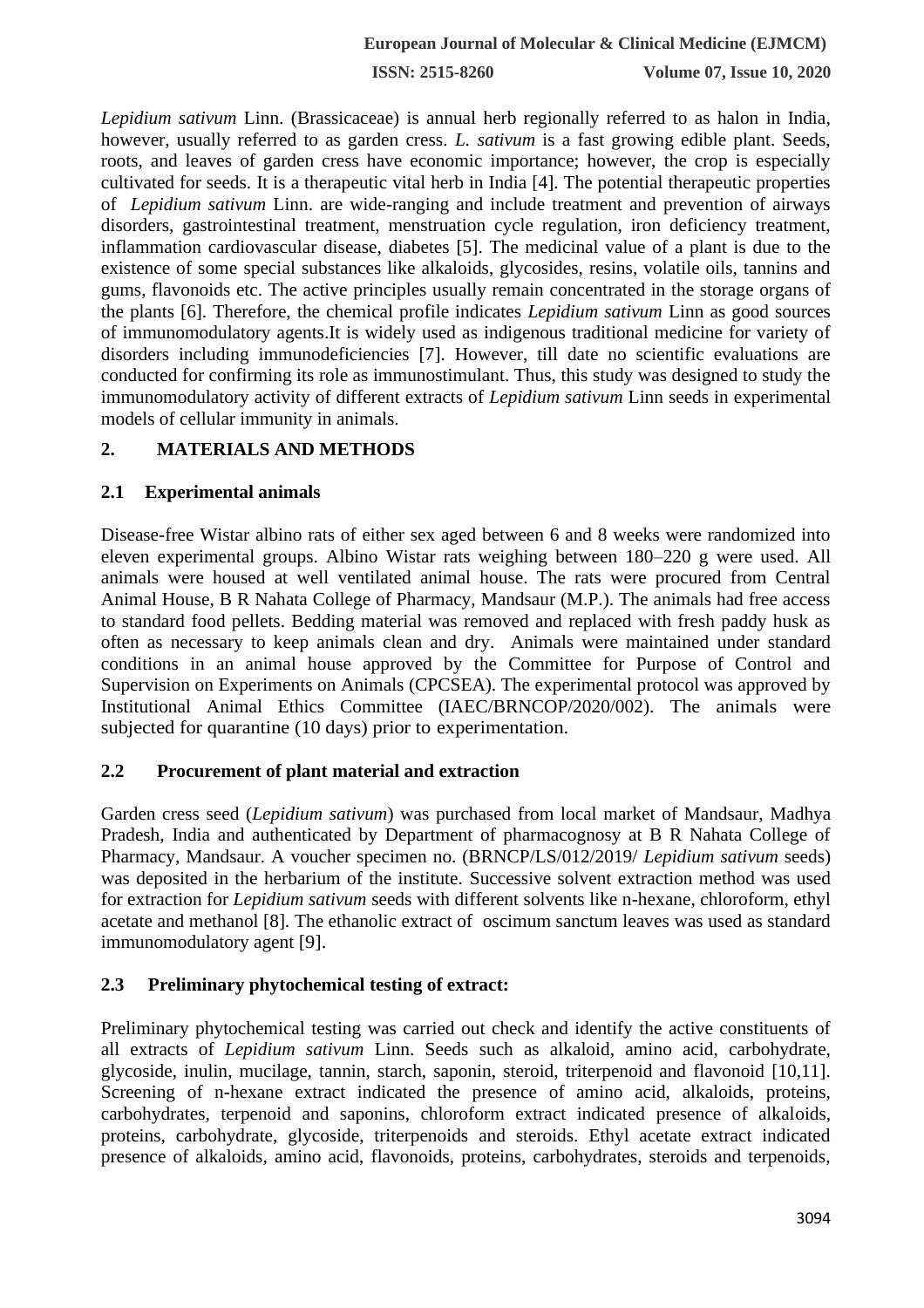methanol extract indicated presence of alkaloid, amino acid, tannin, protein, terpenoid, carbohydrate, flavonoids and saponins [8].

# **2.4 Acute toxicity studies**

For the acute toxicity study,  $0.5 - 5.0$  g/kg body weight of the GC seed powder was administered through diet to rats and obvious symptoms of toxicity and mortality were monitored for 72 h . Acute doses of GC seed powder did not induce any symptoms of toxicity or mortality of rats. In subchronic toxicity study,  $1.0 - 10.0\%$  of the GC powder was administered to rats through diet for 14 weeks. Dietary feeding of GC seed powder did not produce any mortality, no significant changes in food intake, gain in body weight, relative weight of organs, hematological parameters, macroscopic and microscopic changes in vital organs, were observed between experimental and control groups. Clinical enzymes viz., LDH, SGPT were within normal levels, however, the serum ALP and SGOT were significantly increased in male rats receiving 5.0 and 10 % of GC seeds. The results showed that acute and subchronic feeding of GC seed for 14 weeks did not produce any toxic effects in male and female rats and thus can be considered nontoxic and safe [12]. According to office of pollution and toxics (OPPT) guidelines [\(http://www.epa.gov/oppts/home/guideline.htm\)](http://www.epa.gov/oppts/home/guideline.htm) [13],  $1/10<sup>th</sup>$  of the maximum safe dose (5g/kg) corresponding to 500 mg/kg was selected as high dose and 250 mg/kg selected as low dose.

# **2.4.1 Experimental protocol**

The drug solutions were prepared in tween 80 (1% solution) for oral administration. Immunomodulatory activity was checked at cellular level. Cellular immunity was evaluated by neutrophil adhesion test. The experimental models had eleven groups consisting of six animals each.

Group I, was served as normal control and received vehicle tween 80 (1 ml/100 g, *p.o*),

Group II, was served as disease control and received Methotrexate (2mg/kg for 7days) [14].

Group III received n hexane extract 250 mg/kg, group IV received n hexane extract 500 mg/kg.

Group V received chloroform extract 250 mg/kg, group VI received chloroform extract 500 mg/kg

Group VII received ethylacetate extract 250 mg/kg, group VIII received ethylacetate extract 500 mg/kg

Group IX received methanolic extract 250 mg/kg, group X received methanolic extract 500 mg/kg

Group XI, received *Ocimum sanctum* (OSE) at a dose of (100 mg/kg, *p.o*) [15].

# **2.4.2 Neutrophil adhesion test**

The rats were pre-treated orally with vehicle or extracts for 14 days. At the end of treatment day 14, blood samples were collected from the retro-orbital plexus into heparinized vials and analyzed for differential leukocyte count (DLC). After the initial counts, blood samples were incubated with 80 mg nylon fibres/ml for 15 min at 37 °C. The incubated blood samples were again analyzed for TLC and DLC, respectively to give neutrophil index of blood samples. The percent neutrophil adhesion was calculated as follows:

Neutrophil adhesion (
$$
\%
$$
) =  $\frac{N I u - N I t \times 100}{N I u}$ 

where NIu is the neutrophil index of untreated blood samples and NIt is the neutrophil index of treated blood samples [16,17].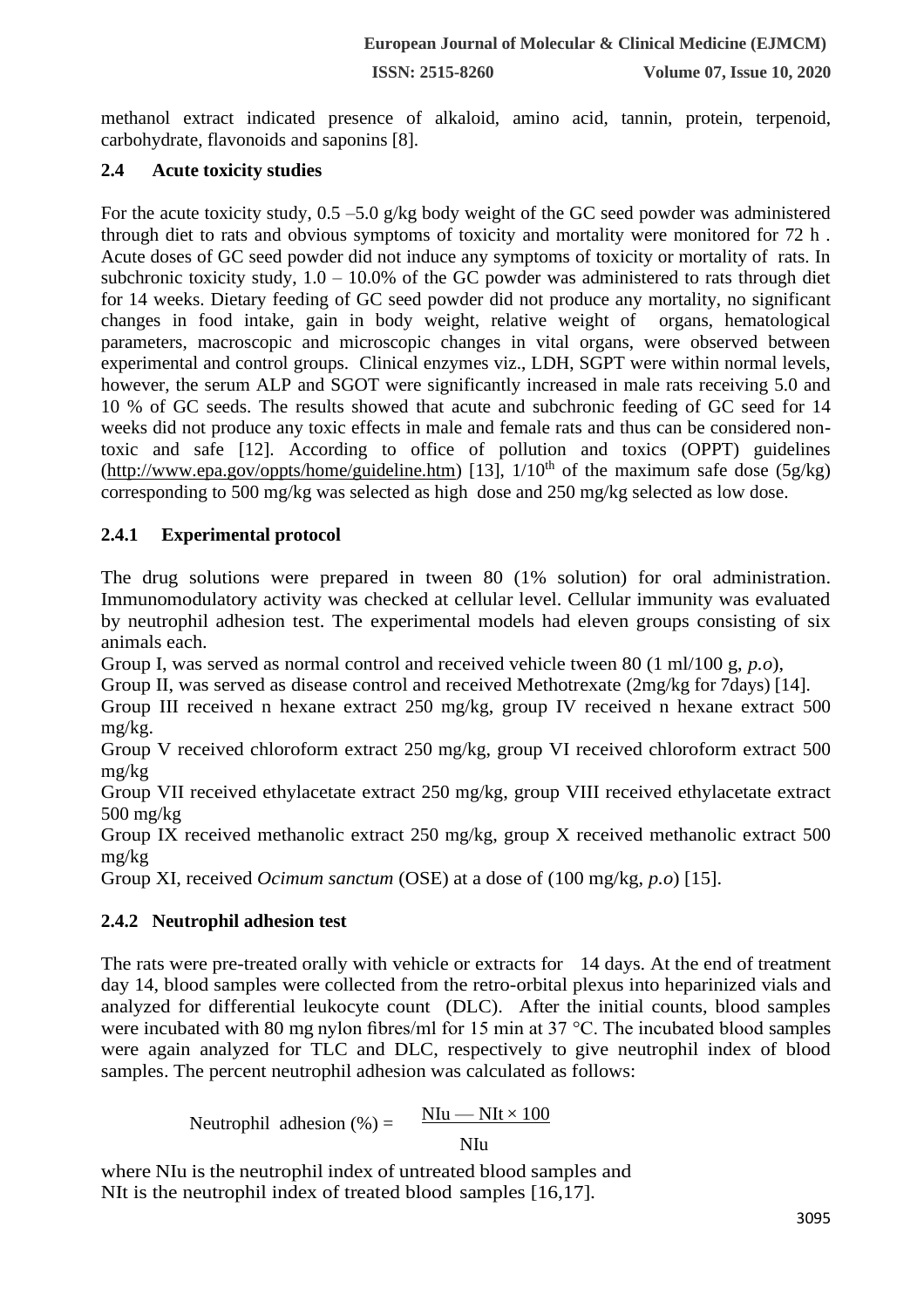### **2.4.3 Statistical analysis**

The statistical significance was assessed using one-way analysis of variance (ANOVA) followed by t test. The values were expressed as mean  $\pm$  SEM and *P* < 0.05 was considered significant.

## **3. RESULT**

Incubation of blood with nylon fibres (NF) produced a decrease in the neutrophil counts due to adhesion of neutrophils to the fibres. Effect of different extracts of *Lepidium sativum* Linn. seeds on the neutrophil adhesion are shown in table 1.

| Group                 | <b>Treament</b>                           | (103/mm3)<br><b>TLC</b><br>(A) |                | Neutrophil%<br>(B) |                 | Neutrophil index $(A \times B)$ |                   | Neutrophil<br>adhesion |
|-----------------------|-------------------------------------------|--------------------------------|----------------|--------------------|-----------------|---------------------------------|-------------------|------------------------|
|                       |                                           | <b>UB</b>                      | <b>NFTB</b>    | <b>UB</b>          | <b>NFTB</b>     | <b>UB</b>                       | <b>NFTB</b>       | (%)                    |
| Group<br>1            | <b>Normal</b><br>control                  | $6.8 \pm 0.11$                 | $6.6 \pm 0.09$ | $23.5 \pm 0.45$    | $22.6 \pm 0.4$  | $159.8 \pm 3.1$                 | $149.16 \pm 2.6$  | $6.7 \pm 0.3$          |
| Group<br>$\mathbf{I}$ | <b>Disease</b><br>control                 | $3.0 \pm 0.17$                 | $2.9 \pm 0.17$ | $11.1 \pm 0.19$    | $10.8 \pm 0.2$  | $33.3 \pm 0.6$                  | $31.32 \pm 0.6$   | $5.9 \pm 0.1***$       |
| Group<br>III          | n-hexane<br>extract 250<br>mg/kg          | $6.3 \pm 0.18$                 | $5.7 \pm 0.17$ | $30.3 \pm 0.46$    | $24.3 \pm 0.5$  | $190.89 \pm 2.9$                | $138.5 \pm 2.8$   | $27.4 \pm 0.1***$      |
| Group<br>IV           | n-hexane<br>extract<br>$500$ mg/ $kg$     | $7.1 \pm 0.24$                 | $6.5 \pm 0.18$ | $33.2 \pm 0.9$     | $26.0 \pm 0.4$  | $235.72 \pm 6.4$                | $169 \pm 2.6$     | $28.30 \pm 1.6$ ***    |
| Group<br>V            | chloroform<br>extract<br>$250$ mg/ $kg$   | $4.1 \pm 0.12$                 | $3.9 \pm 0.09$ | $19.7 \pm 0.21$    | $19.3 \pm 0.2$  | $80.77 \pm 0.9$                 | $75.27 \pm 0.78$  | $6.8 \pm 0.15***$      |
| Group<br>VI           | chloroform<br>extract<br>$500$ mg/ $kg$   | $4.1 \pm 0.12$                 | $3.9 \pm 0.12$ | $19.6 \pm 0.69$    | $18.9 \pm 0.5$  | $80.36 \pm 2.8$                 | $73.71 \pm 1.95$  | $8.3 \pm 1.1$ ***      |
| Group<br><b>VII</b>   | ethylacetate<br>extract<br>$250$ mg/ $kg$ | $4.9 \pm 0.13$                 | $4.6 \pm 0.19$ | $23.0 \pm 0.49$    | $21.4 \pm 0.6$  | $112.7 \pm 2.4$                 | $98.44 \pm 2.76$  | $12.7 \pm 0.4***$      |
| Group<br><b>VIII</b>  | ethylacetate<br>extract<br>$500$ mg/ $kg$ | $5.2 \pm 0.08$                 | $4.7 \pm 0.12$ | $24.9 \pm 0.15$    | $23.6 \pm 0.2$  | $129.48 \pm 0.8$                | $110.92 \pm 0.94$ | $14.3 \pm 0.1***$      |
| Group<br>IX           | methanol<br>extract<br>$250$ mg/ $kg$     | $7.8 \pm 0.27$                 | $6.8 \pm 0.29$ | $39.02 \pm 0.85$   | $32.2 \pm 0.5$  | $304.36 \pm 6.6$                | $218.96 \pm 3.4$  | $28.1 \pm 1.1***$      |
| Group<br>$\mathbf{X}$ | methanol<br>extract<br>$500$ mg/ $kg$     | $8.9 \pm 0.14$                 | $7.6 \pm 0.14$ | $43.58 \pm 0.43$   | $30.63 \pm 0.3$ | $387.86 \pm 3.8$                | $232.79 \pm 2.3$  | $39.98 + 0.4***$       |
| Group<br>XI           | standard                                  | $7.9 \pm 0.06$                 | $7.1 \pm 0.10$ | $40.37 \pm 0.22$   | $31.10 \pm 0.4$ | $318.92 \pm 1.7$                | $220.81 \pm 2.8$  | $30.76 \pm 0.3$ ***    |

#### **Table 1 Effect of various extracts of** *Lepidium sativum* **Linn. Seeds on Neutrophil adhesion**

All values are expressed as mean  $\pm$  SEM of six observations.

UB- Untreated blood; NFTB – nylon fiber treated blood.

\*\*\*  $P < 0.001$  whem compared to control.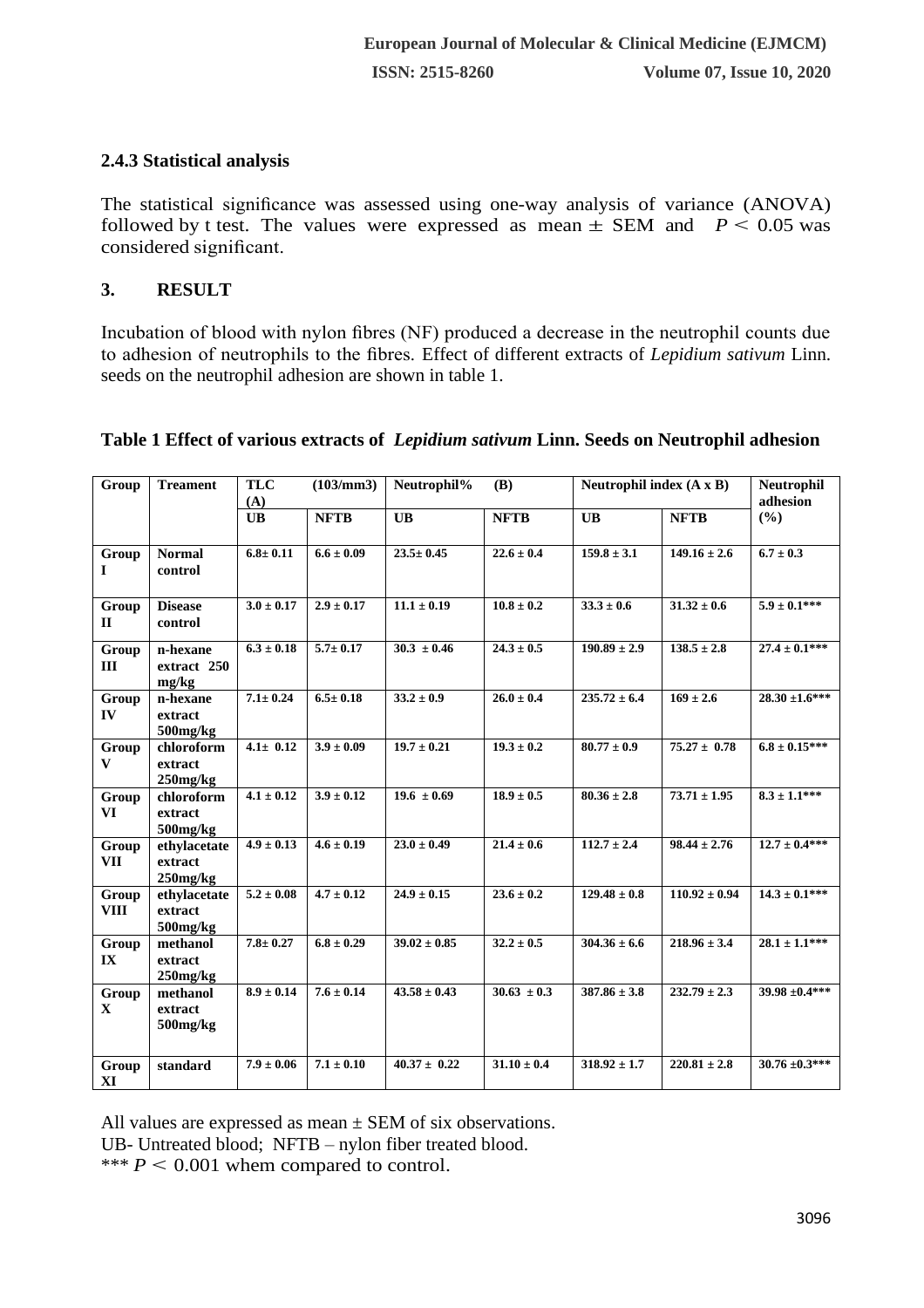## **4. DISSCUSSION**

Neutrophils are part of the cell-mediated immune responses responsible for the innate immunity that contribute to the clearance of foreign bodies by recognition and migration toward the foreign body, phagocytosis and destroying the foreign agent [18]. Cell adherence property of neutrophils is one of the earliest responses of both immunological and physical injury. In the neutrophil adhesion test the cell adherence property of neutrophils was assessed in blood samples from different groups, by treating with nylon fibers to which the neutrophils adhere [17]. In the present study, neutrophil adhesion of n-hexane, chloroform, ethylacetate and methanolic extracts of *Lepidium sativum* Linn. seeds compared with effect of disease control. This comparision showed that all extracts have more rise in neutrophil adhesion as compared to disease control. Neutrophil adhesion is maximum for methanolic extract and minimum for chloroform extract. At the same time standard compared with disease control. Standard showed great rise in neutrophil adhesion as compared to disease control. Comparision of standard with methanolic extract of high dose (500 mg/kg), methanolic extract showed showed large neutrophil adhesion than standard. The results showed that methanolic extract of high dose (500 mg/kg) showed a substantial rise in the neutrophil adhesion to nylon fibers which was an indication of the boosting the neutrophil migration toward foreign bodies.

# **5. CONCLUSION**

The results of the present study conclude that *Lepidium sativum* Linn. is an immune system booster. Methanolic extract of high dose (500 mg/kg) showed more incease in neutrophil adhesion as compared to standard. The exact constituent responsible for the immunostimulant property of *Lepidium sativum* Linn. seeds is not known. Further work is being undertaken in our lab to evaluate the effect of constituent present in *Lepidium sativum* Linn. seeds on the immune system.

### **6. ACKNOWLEDGEMENT**

The authors are grateful to B R Nahata College of Pharmacy, Mandsaur(M.P.) for providing research facilities to carry out the work.

## **7. REFERENCES**

- 1. UNICEF. Young child survivial and development: UNICEF Annual Report 2008. UNICEF; Available at: http://www.unicef.org/publications/files/UNICEF \_Annual\_Report\_ 2008\_EN \_072709.pdf
- 2. Bafna A, Mishra S. Antioxidant and immunomodulatory activity of the alkaloidal fraction of cissampelos pareira linn. Sci. Pharm. 2010; 78: 21–31.
- 3. Shivaprasad HN, Kharya MD, Rana AC, Mohan S. Preliminary immunomodulatory activities of aqueous extract of Terminalia chebula. Pharm. Biol. 2006; 44: 32–34.
- 4. Scartezzini P, Speroni E. Review on some plants of Indian traditional medicine with antioxidant activity. J Ethnopharmacol, 2000; 71:23-43.
- 5. Baregama C, Goyal A. [Phytoconstituents, pharmacological activity, and medicinal use of](http://scholar.google.com/scholar?cluster=1941454234172508865&hl=en&oi=scholarr)  *[Lepidium Sativum](http://scholar.google.com/scholar?cluster=1941454234172508865&hl=en&oi=scholarr)* Linn.: a review. Asian J Pharm Clin Res. 2019; 12(4): 45-50.
- 6. Sony H, Sharma S, Patel SS, Mishra K. Preliminary Phytochemical Screening And HPLC Analysis Of Flavonoid from Methanolic Extract of Leaves of Annona Squamosa. Int. Res. J. Pharm. 2011; 5: 242-246.
- 7. Kirthikar KR, Basu BD. Indian Medicinal Plants. Dehradun: Popular Publications; 1999. p. 174.